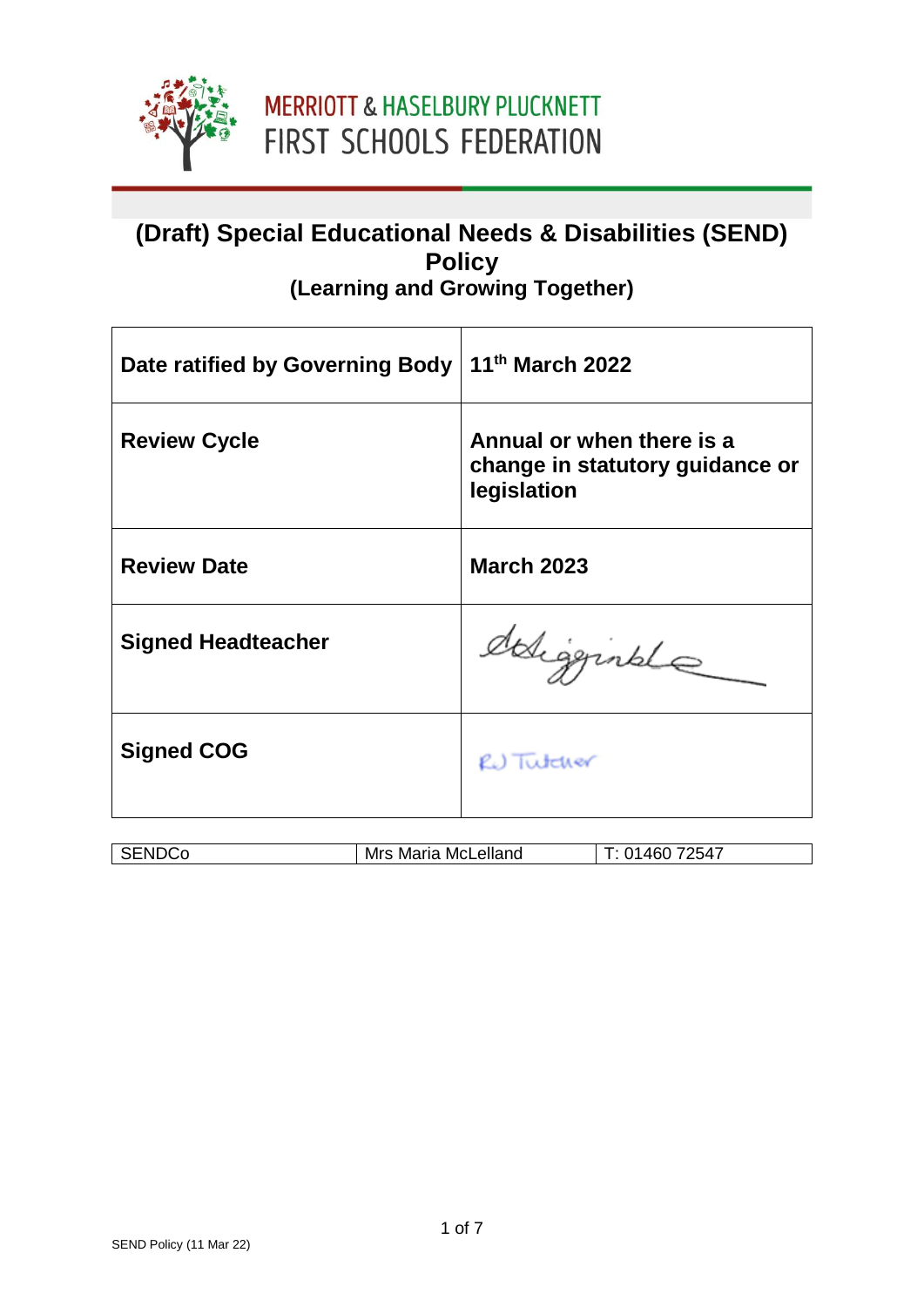

# **MERRIOTT & HASELBURY PLUCKNETT** FIRST SCHOOLS FEDERATION

#### 1. **Aims:** Our SEND policy and information report aims to:

- a. Set out how our school will support and make provision for pupils with special educational needs (SEND).
- b. Explain the roles and responsibilities of everyone involved in providing for pupils with SEND.
- c. To enable children to develop their potential in all aspects of the curriculum.
- d. To provide children with an education appropriate to the world beyond the classroom.
- e. To develop in children a love of learning and a desire to continue to expand their knowledge and skills throughout their life.
- f. To help children to live together within a community, to develop a sensitivity to others and become responsible, independent people.
- g. To develop in children a positive sense of moral responsibility and self-discipline.

2. **Legislation and Guidance** This policy and information report is based on the statutory [Special Educational Needs and Disability \(SEND\) Code of Practice](https://www.gov.uk/government/uploads/system/uploads/attachment_data/file/398815/SEND_Code_of_Practice_January_2015.pdf) and the following legislation:

- a. [Part 3 of the Children and Families Act 2014,](http://www.legislation.gov.uk/ukpga/2014/6/part/3) which sets out schools' responsibilities for pupils with SEN and disabilities.
- b. [The Special Educational Needs and Disability Regulations 2014,](http://www.legislation.gov.uk/uksi/2014/1530/contents/made) which set out schools' responsibilities for education, health and care (EHC) plans, SEND co-ordinators (SENCos) and the SEND information report.

### 3. **Definitions**

- a. A pupil has SEND if they have a learning difficulty or disability which calls for special educational provision to be made for them. They have a learning difficulty or disability if they have:
	- i) A significantly greater difficulty in learning than the majority of others of the same age, or
	- ii) A disability which prevents or hinders them from making use of facilities of a kind generally provided for others of the same age in mainstream schools
- b. Special educational provision is educational or training provision that is additional to, or different from, that made generally for other children or young people of the same age by mainstream schools.

### 4. **Roles and Responsibilities:**

- a. **The Special Educational Needs Co-ordinator (SENDCo)**. The SENCo will: i) Work with the Headteacher and SEND Governor to determine the strategic development of the SEND policy and provision in the school.
	- ii) Have day-to-day responsibility for the operation of this SEND policy and the coordination of specific provision made to support individual pupils with SEN, including those who have EHC plans.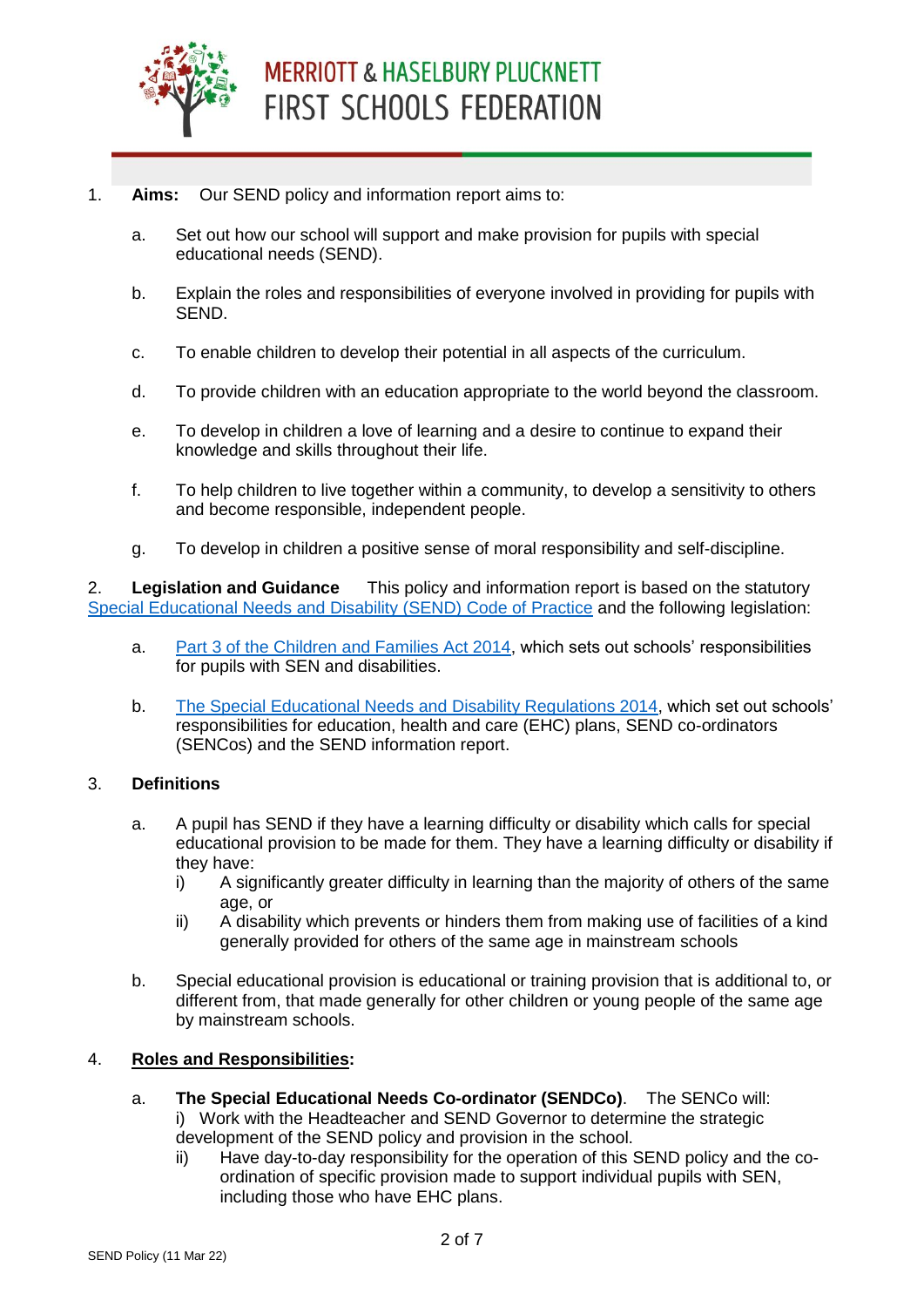

# **MERRIOTT & HASELBURY PLUCKNETT** FIRST SCHOOLS FEDERATION

- iii) Provide professional guidance to colleagues and work with staff, parents, and other agencies to ensure that pupils with SEND receive appropriate support and high-quality teaching.
- iv) Advise on the graduated approach to providing SEND support.
- v) Advise on the deployment of the school's delegated budget and other resources to meet pupils' needs effectively.
- vi) Be the point of contact for external agencies, especially the local authority and its support services.
- vii) Liaise with potential next providers of education to ensure pupils and their parents are informed about options and a smooth transition is planned.
- viii) Work with the Headteacher and governing board to ensure that the school meets its responsibilities under the Equality Act 2010 with regard to reasonable adjustments and access arrangements.
- ix) Ensure the school keeps the records of all pupils with SEND up to date.
- b. **The SEND Governor.** The SEND Governor will:
	- i) Help to raise awareness of SEND issues at governing board meetings.
	- ii) Monitor the quality and effectiveness of SEND and disability provision within the school and update the governing board on this.
	- iii) Work with the Headteacher and SENDCo to determine the strategic development of the SEND policy and provision in the school.
- c. **The Headteacher.** The Headteacher will:

i) Work with the SENDCo and SEND Governor to determine the strategic development of the SEND policy and provision in the school.

- ii) Have overall responsibility for the provision and progress of learners with SEND and / or a disability.
- d. **Class teachers** Each class teacher is responsible for:
	- i) The progress and development of every pupil in their class.
	- ii) Working closely with any teaching assistants or specialist staff to plan and assess the impact of support and interventions and how they can be linked to classroom teaching.
	- iii) Working with the SENDCo to review each pupil's progress and development and decide on any changes to provision.
	- iv) Ensuring they follow this SEND policy.

5. **SEND Information Report** The school currently provides additional and / or different provision for a range of needs, including:

- a. Communication and interaction, for example, autistic spectrum disorder, Asperger's Syndrome, speech and language difficulties.
- b. Cognition and learning, for example, dyslexia, dyspraxia.
- c. Social, emotional and mental health difficulties, for example, attention deficit hyperactivity disorder (ADHD).
- d. Sensory and / or physical needs, for example, visual impairments, hearing impairments, processing difficulties, epilepsy.
- e. Moderate / severe / profound and multiple learning difficulties.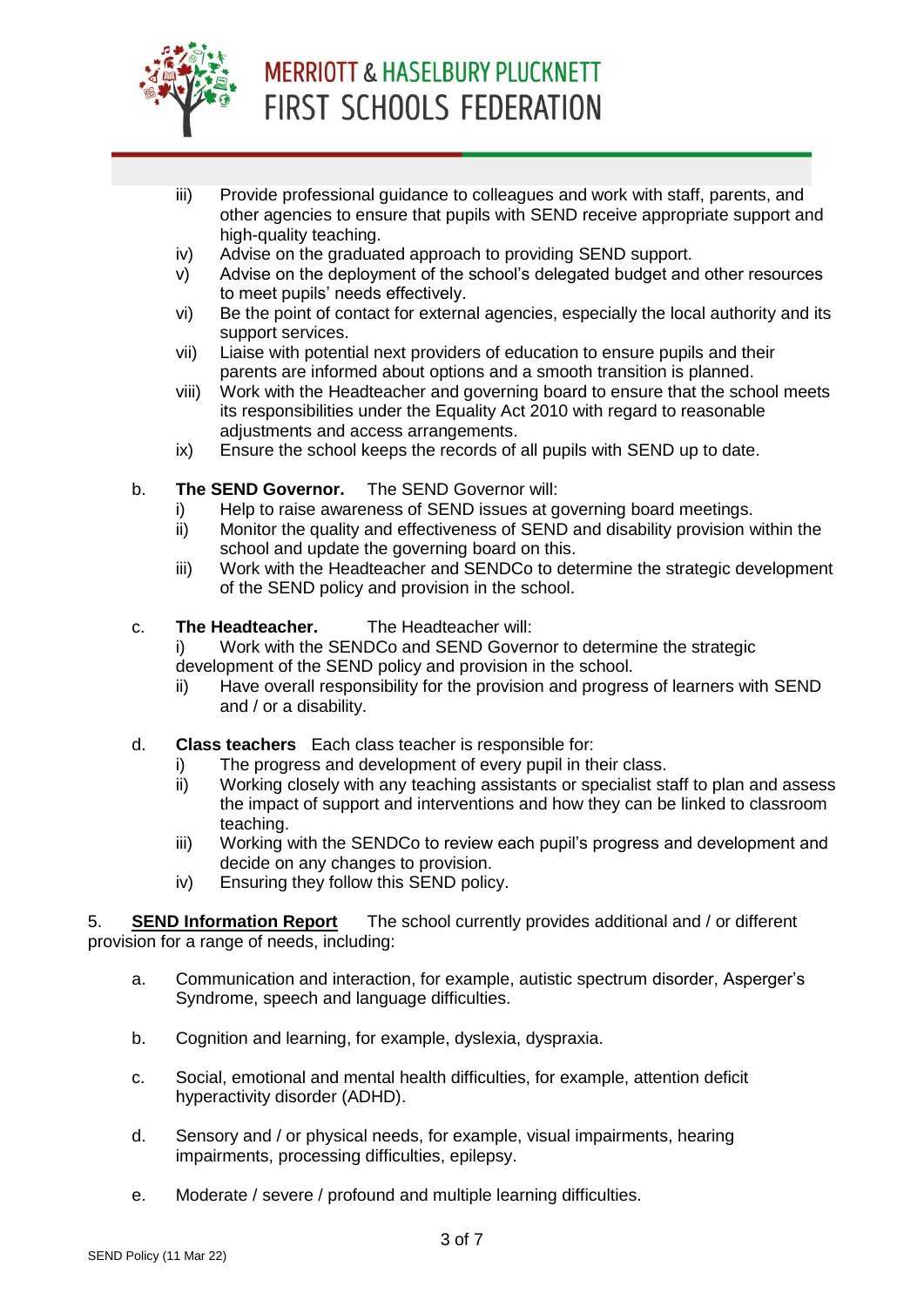

#### 6. **Identifying pupils with SEND and assessing their needs**

- a. Each pupil will be assessed for current skills and levels of attainment on entry, which will build on previous settings and Key Stages, where appropriate. Class teachers will make regular assessments of progress for all pupils and identify those whose progress:
	- i) Is significantly slower than that of their peers starting from the same baseline.
	- ii) Fails to match or better the child's previous rate of progress.
	- iii) Fails to close the attainment gap between the child and their peers.
	- iv) Widens the attainment gap.
- b. This may include progress in areas other than attainment, for example, social needs.
- c. Slow progress and low attainment will not automatically mean a pupil is recorded as having SEND.
- d. When deciding whether special educational provision is required, we will start with the desired outcomes, including the expected progress and attainment, and the views and the wishes of the pupil and their parents. We will use this to determine the support that is needed and whether we can provide it by adapting our core offer, or whether something different or additional is needed.

#### 7. **Consulting and involving pupils and parents**

- a. We will have an early discussion with the pupil and their parents when identifying whether they need special educational provision. These conversations will make sure that:
	- i) Everyone develops a good understanding of the pupil's areas of strength and difficulty.
	- ii) We take into account the parents' concerns.
	- iii) Everyone understands the agreed outcomes sought for the child.
	- iv) Everyone is clear on what the next steps are
- b. Notes of these early discussions will be added to the pupil's record and given to their parents. We will formally notify parents when it is decided that a pupil will receive SEND support.

#### 8. **Assessing and reviewing pupils' progress towards outcomes**

- a. We will follow the graduated approach and the four-part cycle of 'assess', 'plan', 'do', 'review'. The class or subject teacher will work with the SENDCo to carry out a clear analysis of the pupil's needs. This will draw on:
	- i) The teacher's assessment and experience of the pupil.
	- ii) Their previous progress and attainment and behaviour.
	- iii) Other teachers' assessments, where relevant.
	- iv) The individual's development in comparison to their peers and national data.
	- v) The views and experience of parents.
	- vi) The pupil's own views.
	- vii) Advice from external support services, if relevant.
- b. The assessment will be reviewed regularly.
- c. All teachers and support staff who work with the pupil will be made aware of their needs, the outcomes sought, the support provided, and any teaching strategies or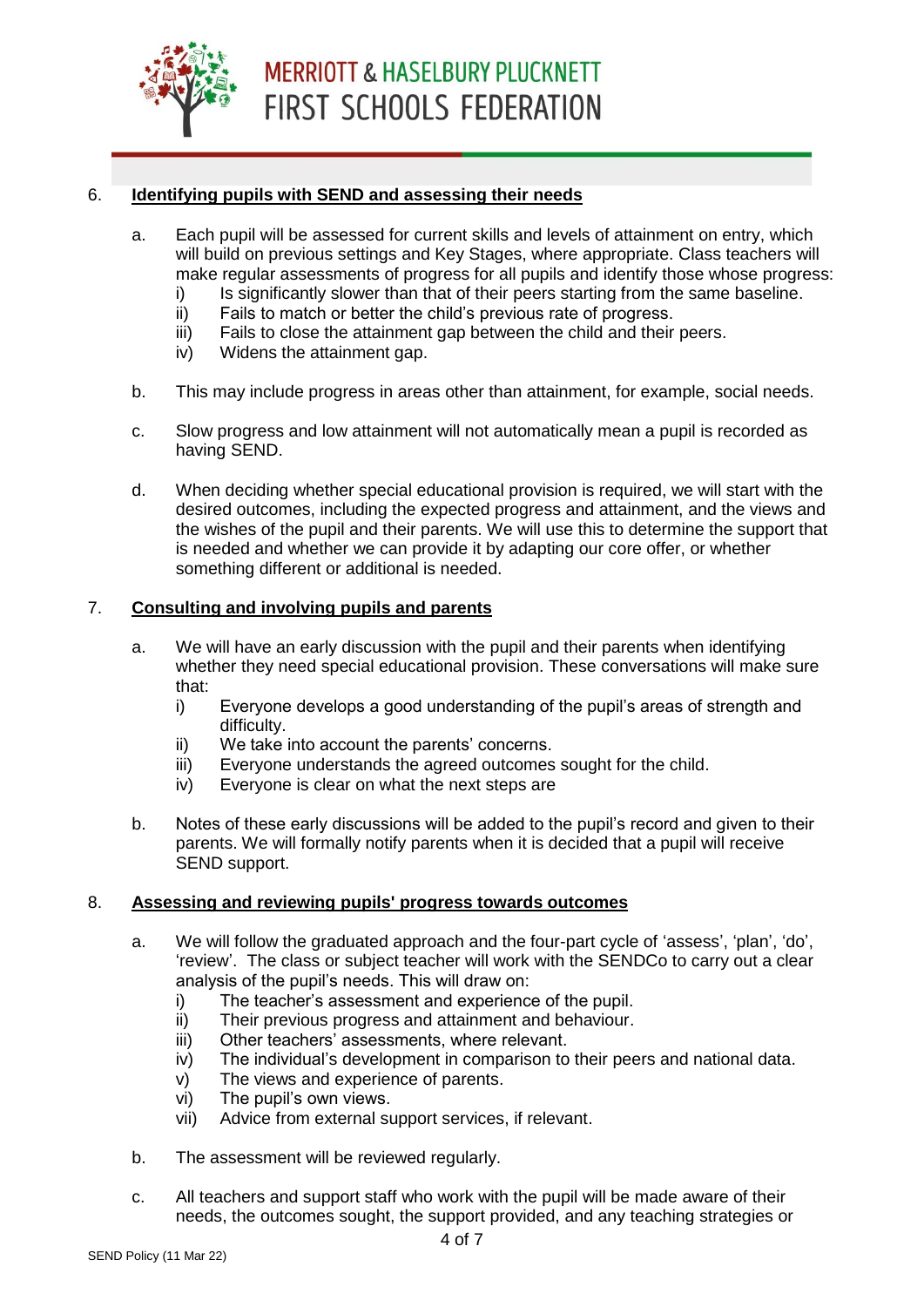

approaches that are required. We will regularly review the effectiveness of the support and interventions and their impact on the pupil's progress.

#### 9. **Supporting pupils moving between phases and preparing for adulthood**

- a. We share information with the school, college, or other setting the pupil is moving to.
- b. We agree with parents and pupils which information will be shared as part of this.
- c. We support all pupils by preparing them for their next stages in education.
- d. We support all pupils on transition between classes and schools dependent on their needs and we will tailor a transition programme for children with SEND.

10. **Our approach to teaching pupils with SEND** Teachers are responsible and accountable for the progress and development of all the pupils in their class. High quality teaching is our first step in responding to pupils who have SEND. This will be differentiated for individual pupils. We will also provide the following interventions:

- a. Emotional Literacy.
- b. Thrive.
- c. Speech and Language.
- d. Working memory activities.
- e. Spelling Detectives.
- f. Individualised Literary Intervention (ILI).
- g. Precision Teaching.
- h. Maths and Literacy interventions tailored to needs.

11. **Adaptations to the curriculum and learning environment** (See school's accessibility plan). The following adaptations are made to ensure all pupils' needs are met:

- a. Differentiating our curriculum to ensure all pupils are able to access it, for example, by grouping, 1:1 work, teaching style, content of the lesson, etc.
- b. Adapting our resources and staffing.
- c. Using recommended aids, such as laptops, coloured overlays, visual timetables, larger font, etc.
- d. Differentiating our teaching, for example, giving longer processing times, pre-teaching of key vocabulary, reading instructions aloud, etc.

#### 12. **Additional support for learning**

a. We have teaching assistants who are trained to deliver interventions such as Emotional Literacy, Early Reading, Phonics and Speech and Language. Teaching assistants will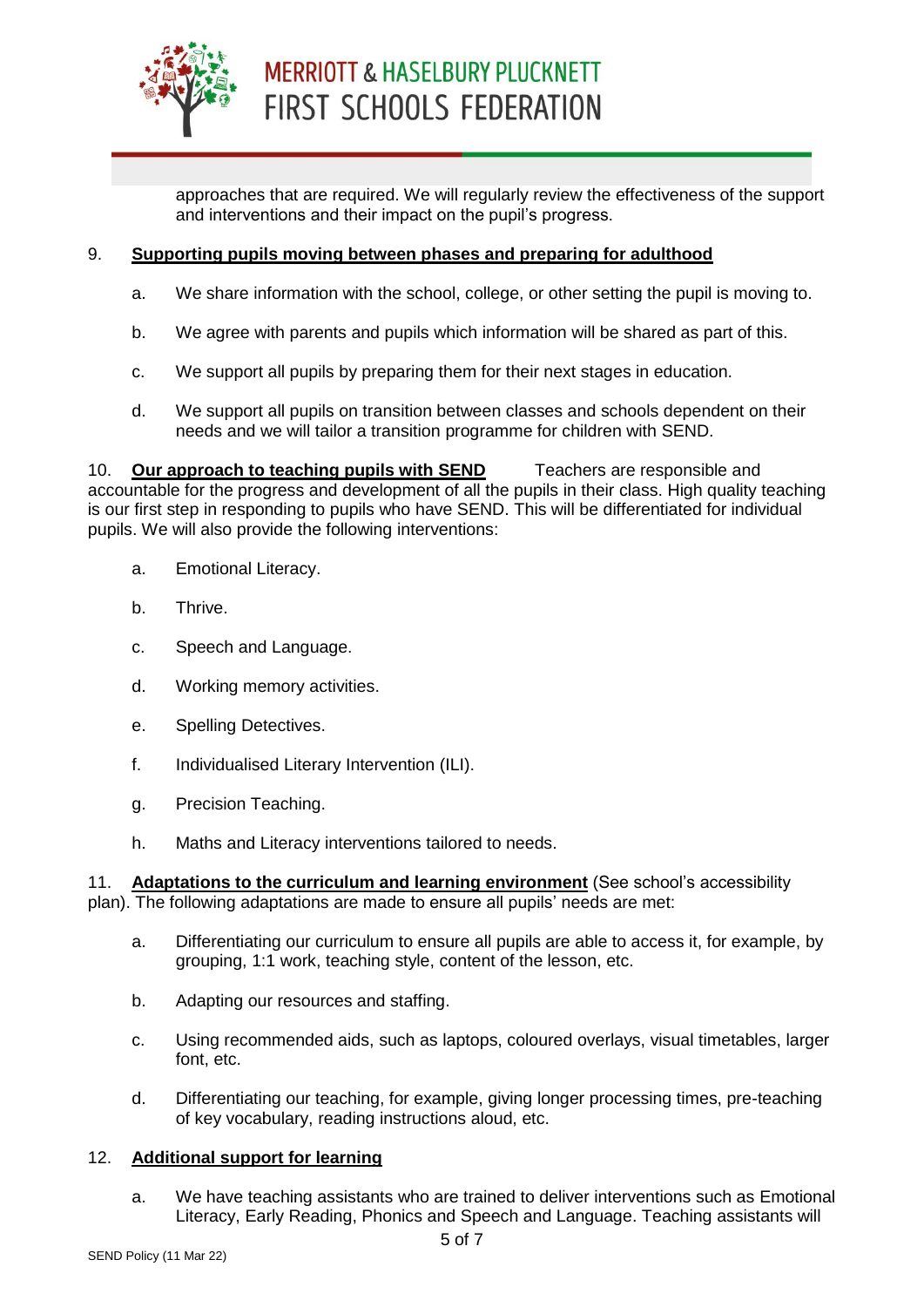

### **MERRIOTT & HASELBURY PLUCKNETT FIRST SCHOOLS FEDERATION**

support pupils on a 1:1 basis when a pupil needs this level of support and this is outlined in an EHCP (Education Heath and Care Plan). Teaching assistants will support pupils in small groups when pupils need an additional intervention. This can be to support the outcomes in and EHCP or a Provision Map. This can also be part of general class practice to support learning.

- b. We work with the following agencies to provide support for pupils with SEND:
	- i) Educational Psychologist.
	- ii) CAMHs.
	- iii) Early Help Team.
	- iv) PFSAs.
	- v) Occupational Health Team.
	- vi) Speech and Language Team.
	- vii) School Nurses Team.
	- viii) Behaviour Outreach School

#### 13. **Expertise and training of staff**

- a. Our SENDCo has over 4 years' experience in this role and works as a class teacher in Early Years. She has completed the SEND qualification. They are allocated 1 day and 2 hours a week to manage SENDCo provision across the Federation. There are a team of 10 teaching assistants across the federation, including 5 higher level teaching assistants (HLTAs) across the Federation, who are trained to deliver SEND provision. There are also 2 ELSAs trained to deliver emotional literacy support. In the last academic year, staff have been trained in Team Teach, Autism, Emotional Literacy and Attachment disorders.
- b. We use specialist staff for Speech and Language and Thrive support.

#### 14. **Evaluating the effectiveness of SEND provision**

- a. We evaluate the effectiveness of provision for pupils with SEND by:
	- i) Reviewing pupils' individual progress towards their goals each term.
	- ii) Reviewing the impact of interventions after each half term.
	- iii) Monitoring by the SENDCo.
	- iv) Using provision maps to measure progress.
	- v) Holding annual reviews for pupils with statements of SEND or EHC plans.
	- vi) Enabling pupils with SEND to engage in activities available to those in the school who do not have SEND.
	- vi) All of our extra-curricular activities and school visits are available to all our pupils, including our before-and after-school clubs.
	- vii) All pupils are encouraged to go on our residential trip to Kilve in year 4.
	- viii) All pupils are encouraged to take part in sports day/school plays/special workshops, etc.
	- ix) No pupil is ever excluded from taking part in these activities because of their SEN or disability.
- b. Please see the school's accessibility plan on the school website for further information.